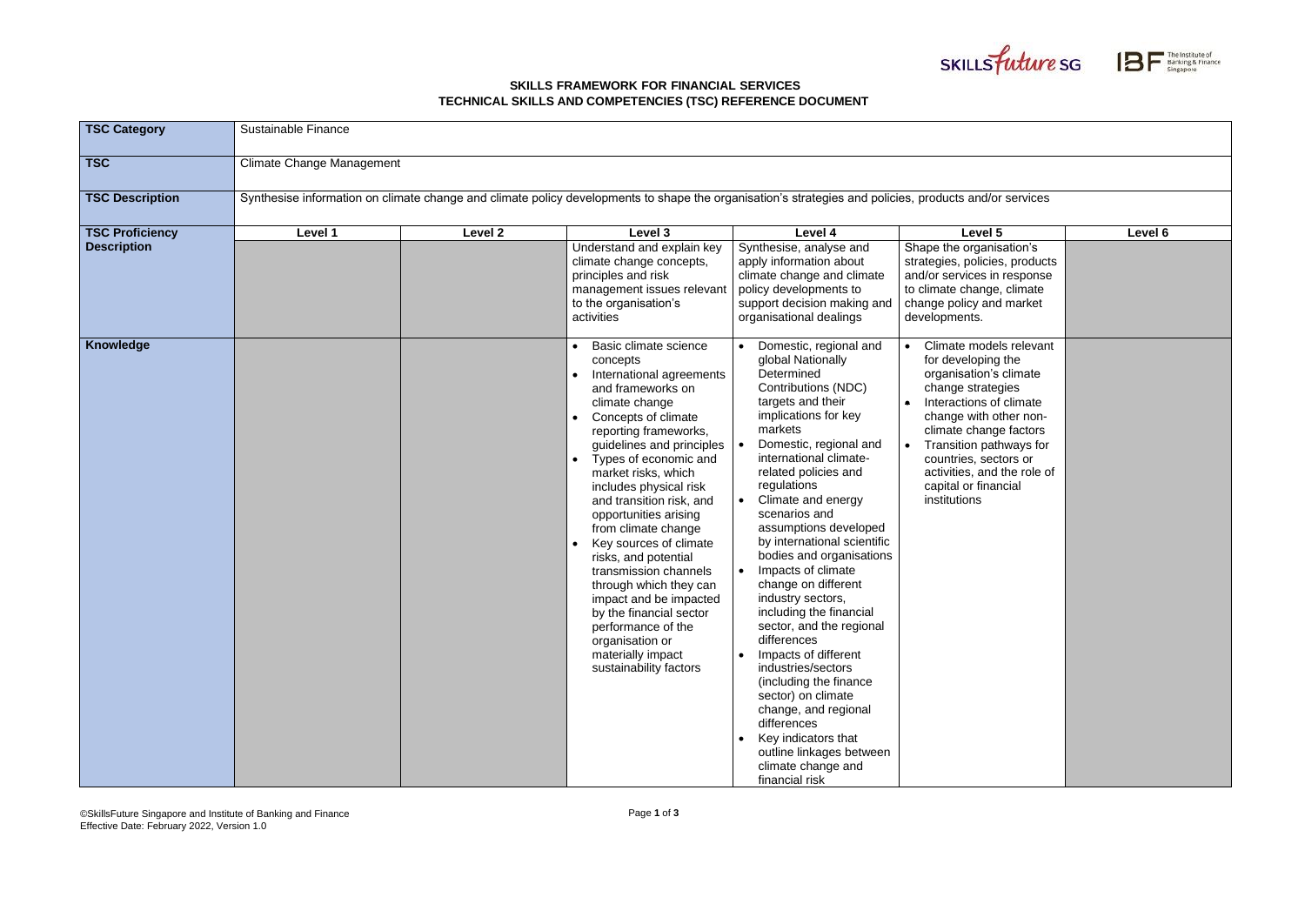©SkillsFuture Singapore and Institute of Banking and Finance Effective Date: February 2022, Version 1.0

## **SKILLS FRAMEWORK FOR FINANCIAL SERVICES TECHNICAL SKILLS AND COMPETENCIES (TSC) REFERENCE DOCUMENT**





|                             |                                                                                                                                                                                                                                                                                                                                                                                                                                                                                                                                                                                                                                                                                                                                                                                                   | LOTINIONE ONIELD AND OOM! LI LINOILD (TOO) NET ENLINGE DOOOMENT                                                                                                                                               |                                                                                                                                                                                                                                                                                                                                                                                                                                                                                                                                          |                                                                                                                                                                                                                                                                                                                                                                                                                                                                                                                                                                                            |  |
|-----------------------------|---------------------------------------------------------------------------------------------------------------------------------------------------------------------------------------------------------------------------------------------------------------------------------------------------------------------------------------------------------------------------------------------------------------------------------------------------------------------------------------------------------------------------------------------------------------------------------------------------------------------------------------------------------------------------------------------------------------------------------------------------------------------------------------------------|---------------------------------------------------------------------------------------------------------------------------------------------------------------------------------------------------------------|------------------------------------------------------------------------------------------------------------------------------------------------------------------------------------------------------------------------------------------------------------------------------------------------------------------------------------------------------------------------------------------------------------------------------------------------------------------------------------------------------------------------------------------|--------------------------------------------------------------------------------------------------------------------------------------------------------------------------------------------------------------------------------------------------------------------------------------------------------------------------------------------------------------------------------------------------------------------------------------------------------------------------------------------------------------------------------------------------------------------------------------------|--|
|                             |                                                                                                                                                                                                                                                                                                                                                                                                                                                                                                                                                                                                                                                                                                                                                                                                   |                                                                                                                                                                                                               | Key disclosure and<br>$\bullet$<br>accounting indicators for<br>climate change, and<br>associated challenges in<br>identifying appropriate<br>indicators.                                                                                                                                                                                                                                                                                                                                                                                |                                                                                                                                                                                                                                                                                                                                                                                                                                                                                                                                                                                            |  |
| <b>Abilities</b>            |                                                                                                                                                                                                                                                                                                                                                                                                                                                                                                                                                                                                                                                                                                                                                                                                   | Explain climate change<br>and the impact, including<br>risks, to organisation/<br>client<br>Identify opportunities for<br>financial institutions to<br>support climate change<br>adaptation and<br>mitigation | Research and analyse<br>impact of climate change<br>and developments<br>related to climate<br>change on the<br>organisation's activities,<br>and the wider financial<br>sector<br>Support the integration<br>of climate risk into the<br>organisation's wider risk<br>management strategy<br>alignment with<br>international frameworks<br>Support the reporting of<br>climate risk exposure<br>Support the<br>incorporation of<br>emissions reduction<br>pathways into<br>organisations' and<br>customers' sustainability<br>strategies | Lead development of<br>organisation's climate<br>change strategies<br>Design and establish<br>models for determining<br>climate change impact<br>on region and sectors<br>relevant for the<br>organisation's activities<br>Align organisation's<br>climate ambitions and<br>activities with<br>international agreements<br>Identify and lead<br>organisation's<br>participation in relevant<br>climate change fora<br>Integrate climate risk into<br>the organisation's wider<br>risk management<br>strategy alignment with<br>international frameworks<br>Report climate risk<br>exposure |  |
| <b>Range of Application</b> | Basic climate science concepts may include, but not limited to:<br>Earth's energy balance<br>Greenhouse gases and feedback mechanisms<br>Drivers of climate change<br>Carbon cycle<br>International agreements and frameworks on climate change may include, but not limited to:<br>UN Framework Convention on Climate Change (UNFCCC)<br>Relevant Conference of the Parties (COP) meetings and outcomes<br>Paris Agreement<br>Kyoto Protocol<br>Climate reporting frameworks may include, but not limited to:<br>• Taskforce for Climate-related Financial Disclosures (TCFD)<br>Climate and energy scenarios and assumptions developed by international scientific bodies and organisations may include, but not limited to:<br>Reports of the Intergovernmental Panel on Climate Change (IPCC) |                                                                                                                                                                                                               |                                                                                                                                                                                                                                                                                                                                                                                                                                                                                                                                          |                                                                                                                                                                                                                                                                                                                                                                                                                                                                                                                                                                                            |  |